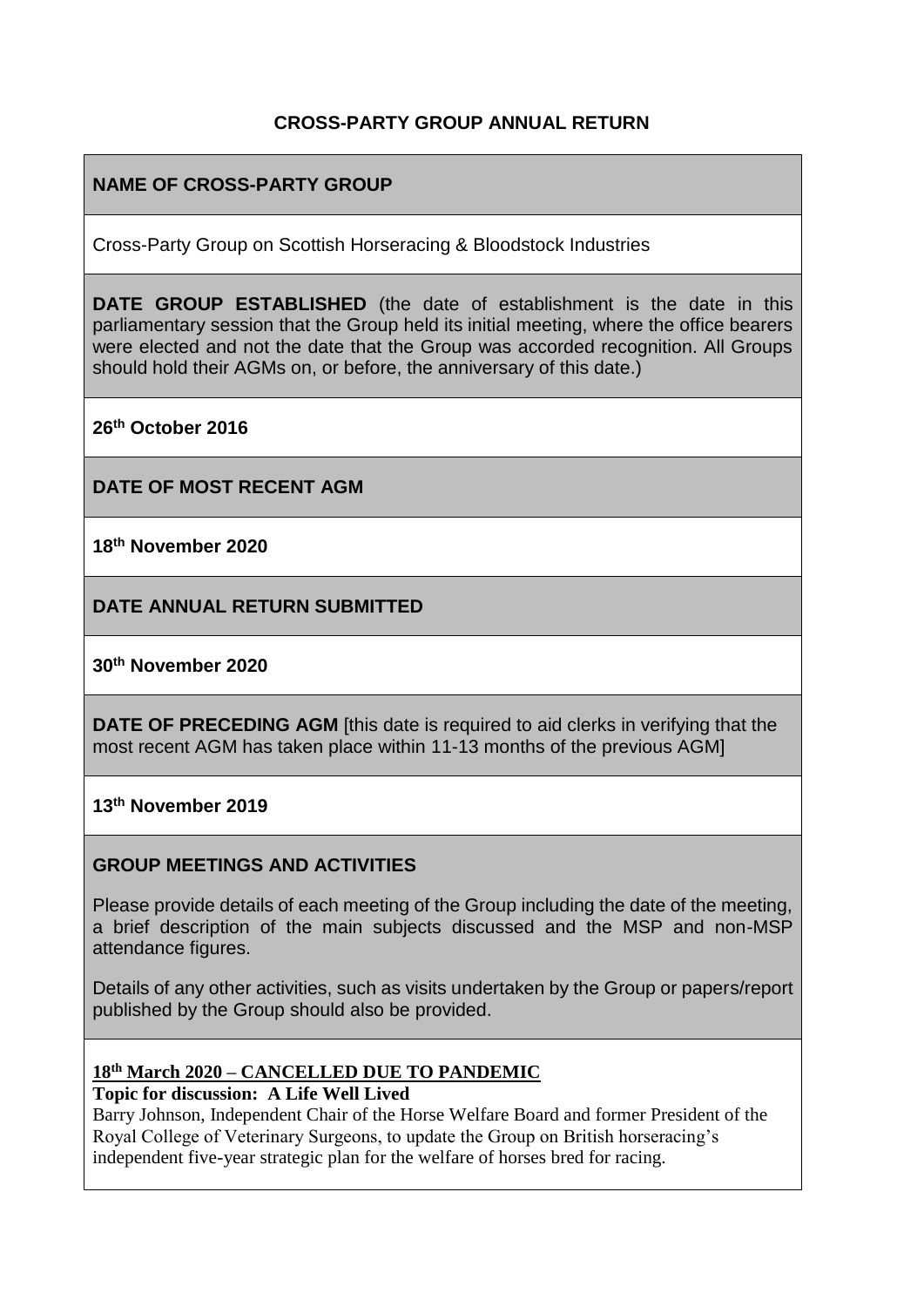#### **10th June 2020 – CANCELLED DUE TO PANDEMIC**

**Topic for discussion: Community Engagement across the Scottish Racecourses** 

**18th November 2020 – AGM (Present: 3 MSPs; 6 non MSPs) Re-election of Office Bearers**

**Topic for discussion: Covid-19 and the Horseracing Industry** 

Representatives from the British Horseracing Authority and Scottish Racing updated the Group on the impact of Covid-19 on the horseracing industry in both Britain and Scotland.

## **MSP MEMBERS OF THE GROUP**

Please provide names and party designation of all MSP members of the Group.

- Miles Briggs MSP Con
- Neil Bibby MSP Lab
- Alison Harris Con
- Rachael Hamilton Con
- Mark Griffin Lab
- Richard Lyle SNP
- John Scott Con

## **NON-MSP MEMBERS OF THE GROUP**

For organisational members please provide only the name of the organisation, it is not necessary to provide the name(s) of individuals who may represent the organisation at meetings of the Group.

| Individuals   |                                                                                                                                                                                                                                                                              |
|---------------|------------------------------------------------------------------------------------------------------------------------------------------------------------------------------------------------------------------------------------------------------------------------------|
| Organisations | <b>Scottish Racing</b><br>$\bullet$<br><b>Betting and Gaming Council</b><br>$\bullet$<br><b>Racing Together</b><br>$\bullet$<br><b>Racing Welfare</b><br>$\bullet$<br>• The Scottish Society for Prevention of Cruelty to Animals<br><b>World Horse Welfare</b><br>$\bullet$ |

### **GROUP OFFICE BEARERS**

Please provide names for all office bearers. The minimum requirement is that two of the office bearers are MSPs and one of these is Convener – beyond this it is a matter for the Group to decide upon the office bearers it wishes to have. It is permissible to have more than one individual elected to each office, for example, co-conveners or multiple deputy conveners.

| Miles Briggs MSP<br>Convener |
|------------------------------|
|------------------------------|